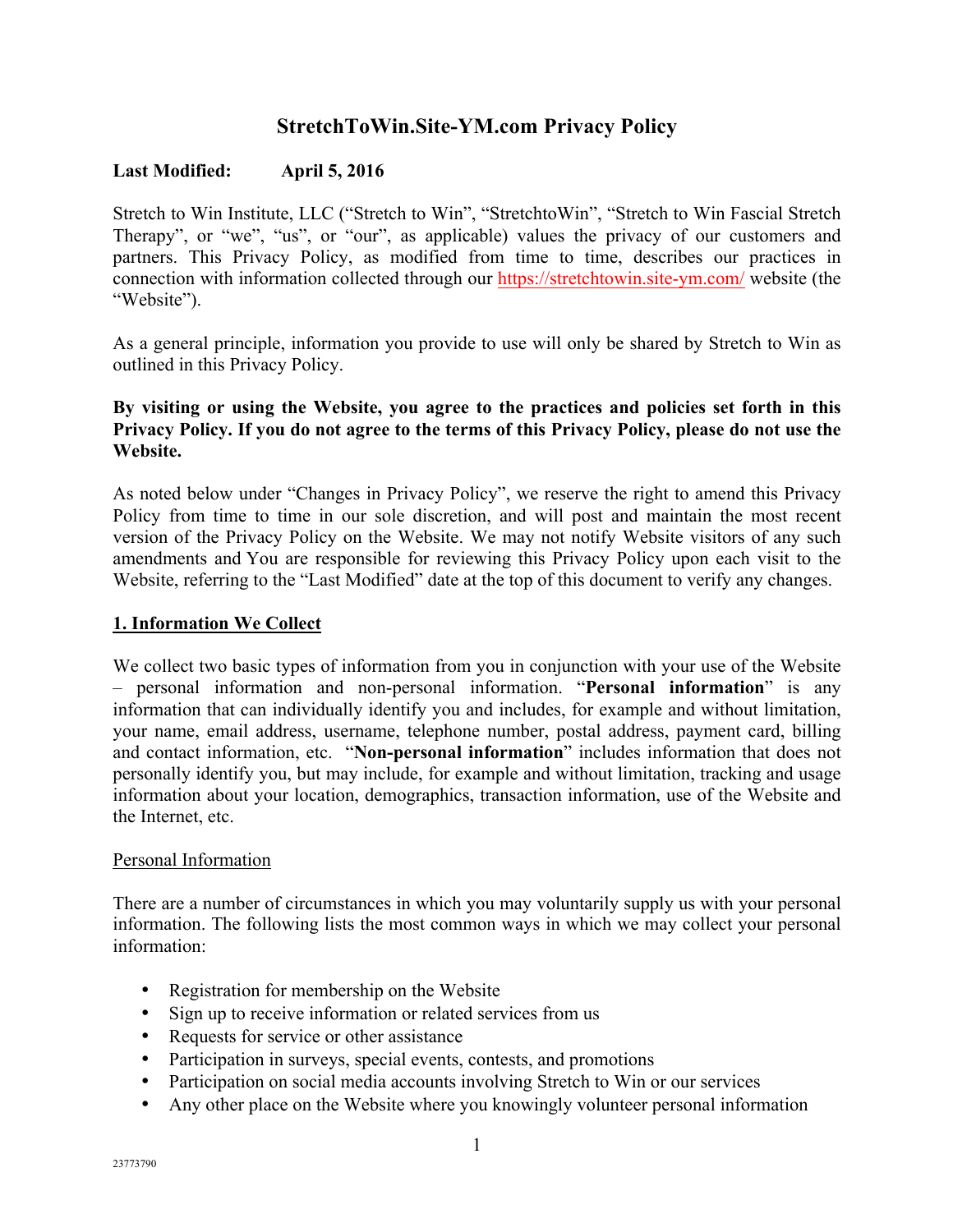### Non-Personal Information

When you use the Website, our servers may keep an activity log that does not identify you individually. These logs may include information such as device information about your computer, mobile device, or other device that you use to access the Website, which may include your IP address, browser, etc., your search criteria and selections and search results, and additional traffic data, such as time and date of access, access times, and referring website addresses. We use this information to assist us in running the Website and to ensure proper operation, among other lawful business uses.

### Social Media Sites

When you interact with the Website on a social media platform, such as Facebook, Twitter, Tumblr, Pinterest, or Instagram, we may collect the personal information that you make available to us on that page or account, including your user ID and/or user name, and any information you have made public in connection with that social media service. Please note, however, that we will comply with the privacy policies of the corresponding social media platform and we will only collect and store such personal information that we are permitted to collect by these social media platforms.

### Use of Cookies

When you interact with the Website, we automatically receive and record information on our server logs from your browser, including your IP address, "cookie" information, and the page you requested.

Cookies and other tracking technologies (such as browser cookies, pixels, beacons, and Adobe Flash technology including cookies) are comprised of small bits of data that often include a deidentified or anonymous unique identifier. Websites, apps and other services send this data to your browser when you first request a web page and then store the data on your computer so the website can access information when you make subsequent requests for pages from that service. We may use these technologies to also collect and store information about your usage of the Website, such as the pages you have visited, content you have viewed, search queries you have run and advertisements you have seen.

Most browsers are initially set to accept cookies, but you can change your settings to notify you when a cookie is being set or updated, or to block cookies altogether. Please consult the "Help" section of your browser for more information. Please note that by blocking any or all cookies, you may not have access to certain features, content, or personalization available through the Website.

By using the Website, you consent to the use of cookies in connection with the operation of the Website as described above.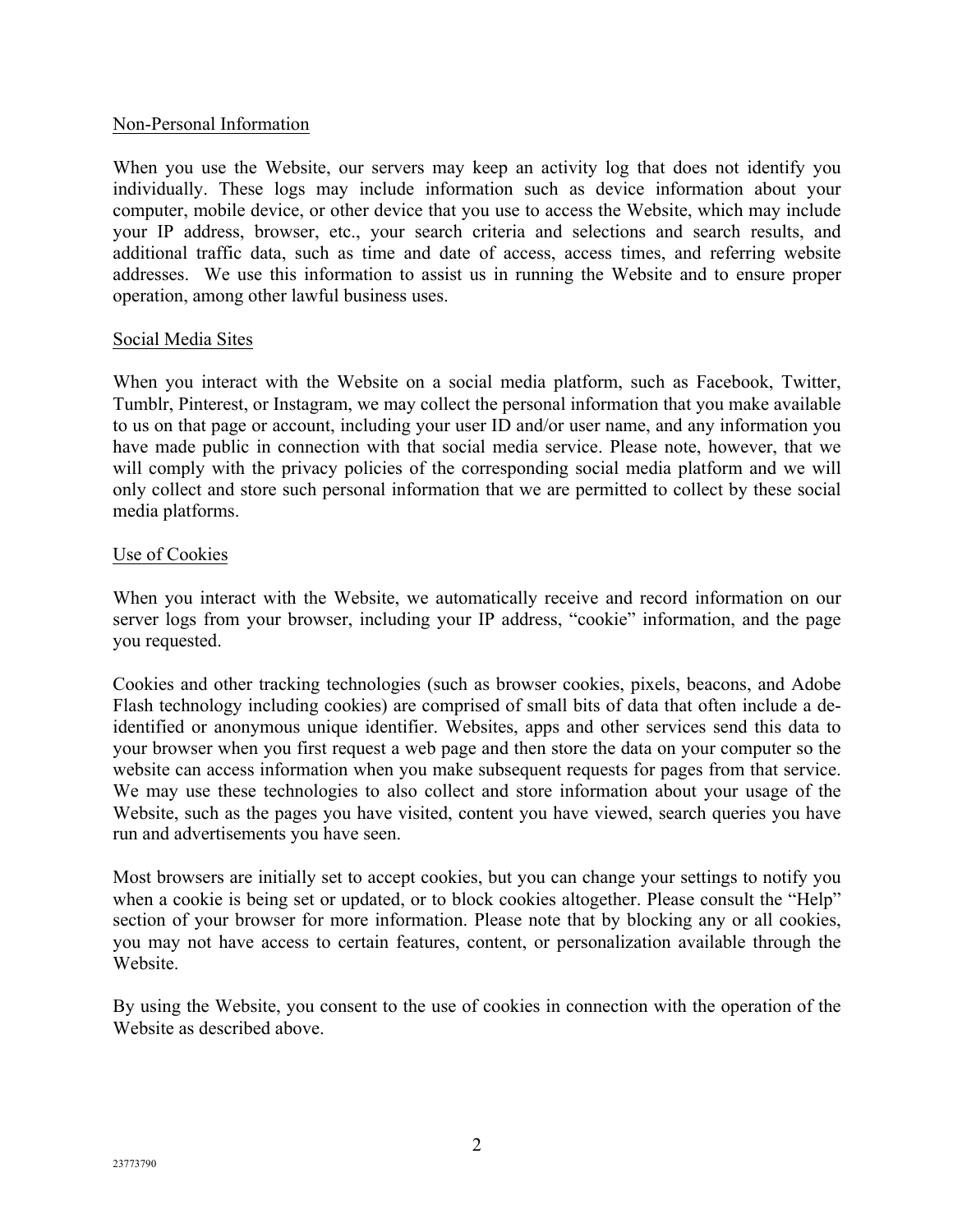### "Do Not Track" Practices

At this time, we do not honor do-not-track signals from browsers or other consumer choice mechanisms regarding the collection of behavioral tracking data. While we collect personal information from you as described above, we do not collect personal information from you to monitor your online activities across third party websites or online services and over time (also known as behavioral advertising or interest-based advertising). We do not use or allow third parties to collect personal information from you on the Website in order to monitor your online activities across third party websites or online services and over time.

### Email and Other Communications

We may contact you by email or other means at an email address that you have provided to us. For example, we may send you promotional offers or our newsletter. If you do not want to receive email from us, please let us know through the "unsubscribe" feature included in our communications.

**2. Our Use of Information** We use the information we collect from you and about you to help us personalize and continually improve your experience with the Website. Additionally, we may use the information we collect from and about you in the following ways:

- Provide you with the products and services you request from us
- Communicate with you about your account or transactions with us and send you information about features on the Website
- Communicate with you about changes to our policies
- Personalize content and experiences on the Website
- Perform statistical, demographic, and marketing analyses of users of the Website and their searching patterns
- Send you newsletters, offers, and promotions for our products and services, third party products and services, or special events by email or other media
- Administer contests, promotions, and surveys
- Optimize or improve our products, services, and operations
- Detect, investigate, or prevent activities that may violate our policies or be illegal

### **3. Our Disclosure of Information**

We will only share personal information as provided in this Privacy Policy, and within our company and any subsidiaries and affiliates.

### Emergency Situations

Stretch to Win will abide by the United States of America data privacy laws. We may use or disclose your personal information if required to do so by law or in the good-faith belief that such action is necessary to (a) conform to applicable law or comply with legal process served on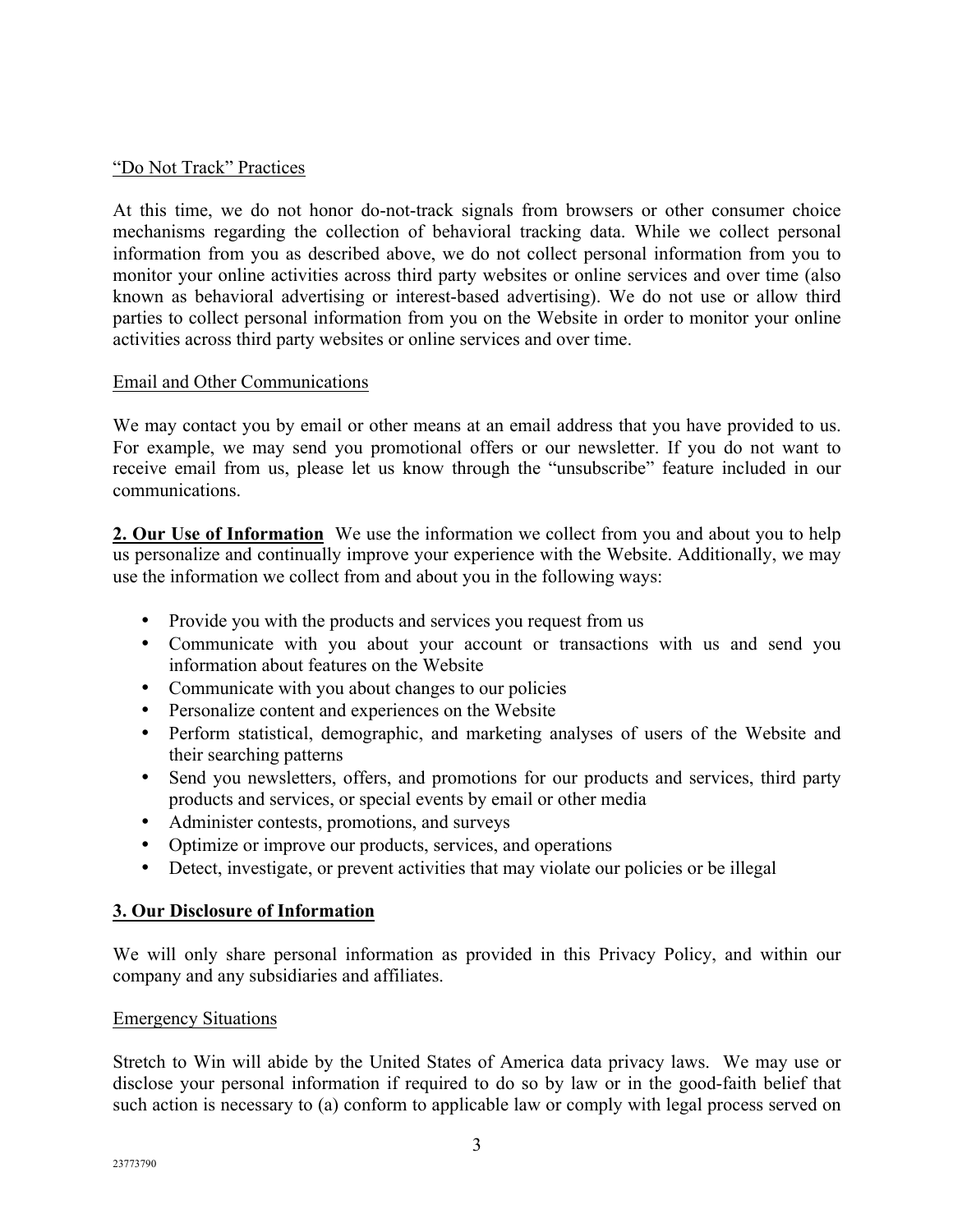us or the Website; (b) respond to requests from public and government authorities; (c) protect and defend our rights or property, the Website, or our users; and (d) act under emergency circumstances to protect the personal safety of us, our affiliates, agents, or the users of the Website or the public.

### Merger, Sale, Or Bankruptcy

If we sell all or part of our business, or make a sale or transfer of our assets, or are otherwise involved in a merger or transfer of all or a material part of our business, or are involved in a bankruptcy, Stretch to Win may transfer your information to the party or parties involved as part of that transaction.

### California Disclosures

If you are a California resident and have an established business relationship with us, you can request a notice disclosing the categories of personal information we have shared with third parties, for the third parties' direct marketing purposes, during the preceding calendar year. To request a notice, please submit your request to marlene@stretchtowin.com or call us at **(855) 878-7894**.

### **4. Security**

We are concerned about ensuring the security of your personal information. We use commercially reasonable efforts to protect your personal information collected through the Website from access, loss, misuse, alteration, or destruction by any unauthorized party. Due to the nature of security practices (there is no 100% secured platform available in the industry), we cannot guarantee the security of our databases, nor can we guarantee that information you supply in connection with use of the Website will not be intercepted while being transmitted to us over the Internet or wireless communication. Therefore, any information you transmit to the Website is at your own risk. We do not promise, and you should not expect, that your personal information or private communications will always remain private.

### **5. Links To or From Other Sites**

Please note that the Website may link to other websites and online services operated by third parties, such as YourMembership.com and various CEU/CE credentialing organizations,. These websites independently from us, and we do not control their privacy policies, which may be different from ours. We encourage you to review the privacy policies of any third party websites or applications.

### **6. Children's Online Privacy**

Stretch to Win respects the privacy of children and we are committed to complying with the Children's Online Privacy Protection Act (COPPA). We do not knowingly collect, solicit, use, or disclose personal information from children under the age of 13. If you are under 13, please do not attempt to register for the Website or send any information about yourself to us. No one